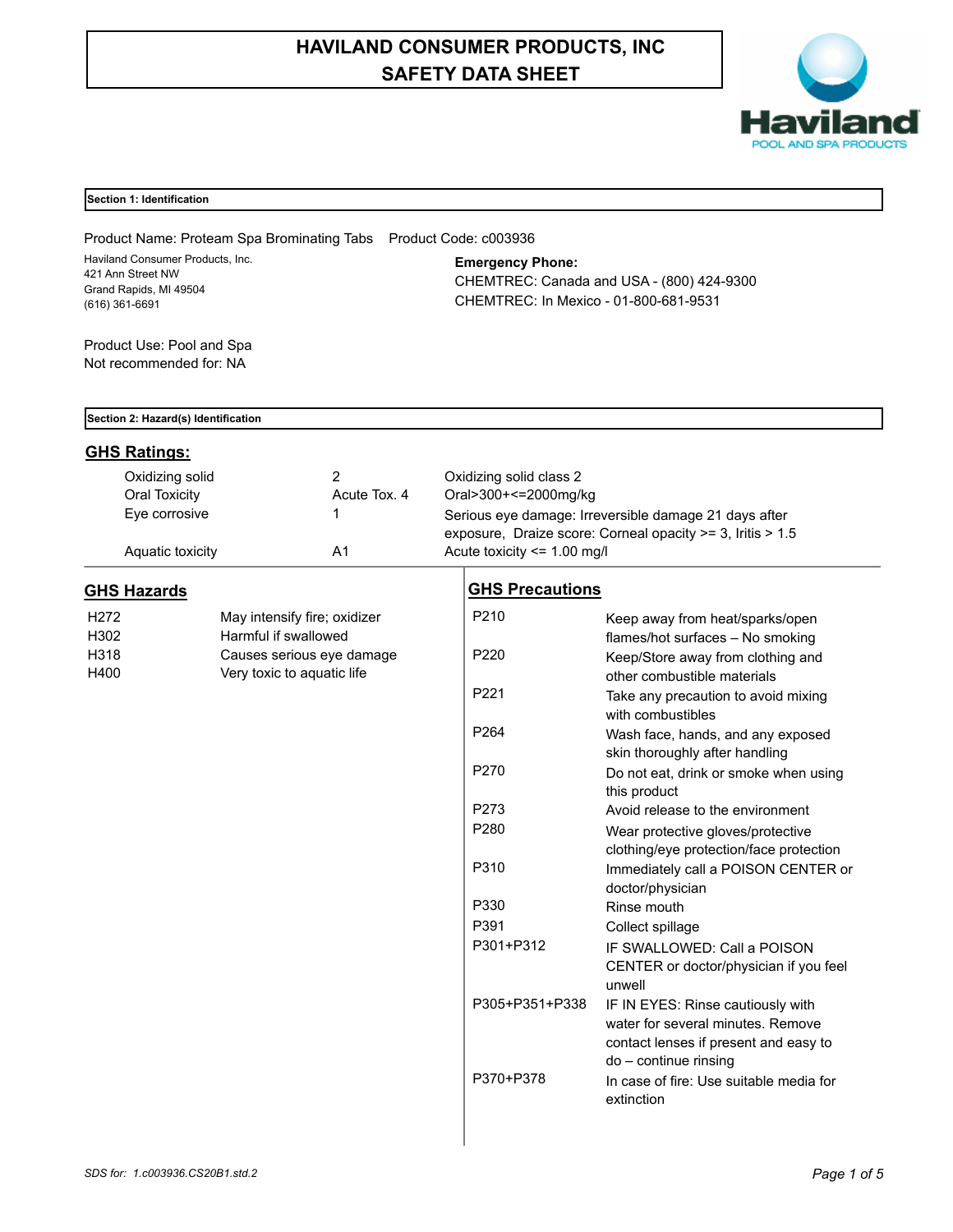**Danger**



**Section 3: Composition/Information on Ingredients**

| <b>Chemical Name / CAS No.</b>                                                         | <b>OSHA Exposure Limits</b> | <b>ACGIH Exposure Limits</b> | <b>Other Exposure Limits</b> |
|----------------------------------------------------------------------------------------|-----------------------------|------------------------------|------------------------------|
| 2,4-Imidazolidinedione, 1-<br>bromo-3-chloro-5,5-dimethyl-<br>16079-88-2<br>90 to 100% |                             |                              |                              |

## **Section 4: First-aid Measures**

#### **Inhalation**

Rescuers should put on appropriate protective gear. Remove from area of exposure. If not breathing, give artificial respiration. If breathing is difficult, give oxygen. Keep victim warm. Get immediate medical attention. To prevent aspiration, keep head below knees.

#### **Eye Contact**

Immediately flush eyes with water. Flush eyes with water for a minimum of 15 minutes, occasionally lifting and lowering upper lids. Get medical attention promptly.

#### **Skin Contact**

Remove contaminated clothing. Wash skin with soap and water. Get medical attention. Wash clothing separately and clean shoes before reuse.

#### **Ingestion**

If swallowed, do NOT induce vomiting. Give victim a glass of water. Call a physician or poison control center immediately. Never give anything by mouth to an unconscious person.

#### **Section 5: Fire-fighting Measures**

## **Extinguishing Media**

Use water only. Do not use dry chemicals, carbon dioxide, or foam. **Specific Hazards Arising from the Chemical** Oxidizing material. Forms explosive mixtures with combustible, organic or other easily

oxidizable materials. Combustion generates toxic fumes of hydrogen bromide, bromine gas, nitrogen oxides and hydrogen chloride.

**In Case of Fire:** Do not use ammonium phosphate extinguisher near water and this product. Hazardous reactions may occur.

#### **Special Protective Equipment and Precautions for Firefighters**

**Special Information**: As in any fire, wear self-contained breathing apparatus pressure-demand (MSHA/NIOSH approved or equivalent) and full protective gear.

## **Section 6: Accidental Release Measures**

**Spills:** When handling or dealing with spills, use impact-resistant goggles with side shields, or face shield, body-covering clothes, including impervious rubber or plastic gloves and boots; use a dust respirator if dusting occurs. Sweep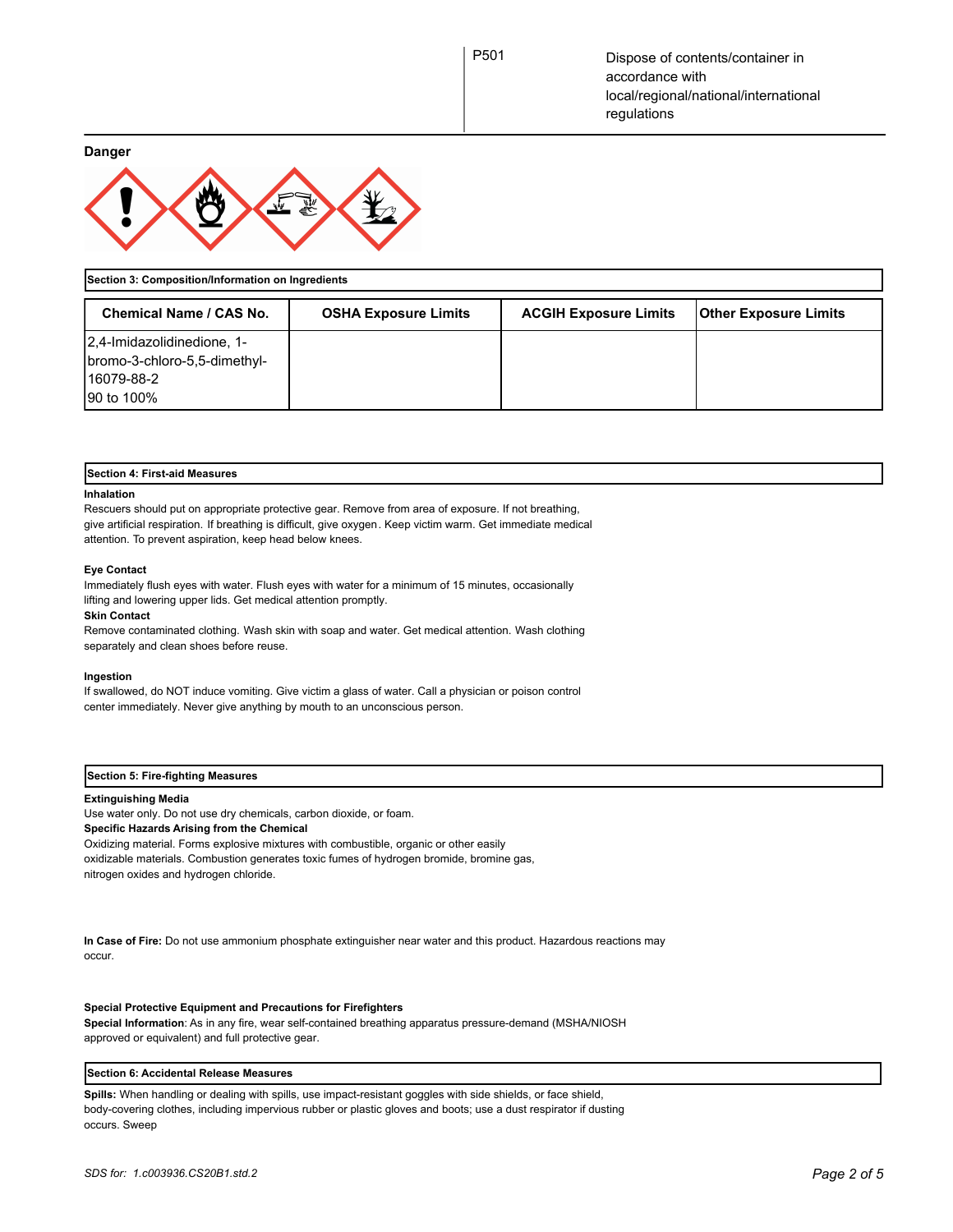up dry spills and dispose of as described for pesticide disposal. If drum contents are contaminated or decomposing, do not reseal container; isolate unsealed drum in the open or in a well ventilated area; flood with large volumes of water if necessary.

#### **Section 7: Handling and Storage**

## **Handling Procedures**

Use with adequate ventilation. Avoid breathing dusts, mists, and vapors. Do not get in eyes, on skin, or on clothing. Wear eye protection and protective clothing. Wash thoroughly after handling.

**Pesticide Storage:** Keep this product dry in the tightly closed, original container when not in use. Store in dark, cool [below 86°F (30°C)], dry, well-ventilated area. Keep product away from energy sources, combustible organic materials, oxidizers, strong bases, and moisture.

| Section 8: Exposure Control/Personal Protection |                             |                              |                              |
|-------------------------------------------------|-----------------------------|------------------------------|------------------------------|
| <b>Chemical Name / CAS No.</b>                  | <b>OSHA Exposure Limits</b> | <b>ACGIH Exposure Limits</b> | <b>Other Exposure Limits</b> |
| 2.4-Imidazolidinedione, 1-                      |                             |                              |                              |
| bromo-3-chloro-5,5-dimethyl-                    |                             |                              |                              |
| 116079-88-2                                     |                             |                              |                              |

**RESPIRATORY PROTECTION:** A respiratory protection program that meets OSHA 1910.134 and ANSI Z88.2 requirements must be followed whenever workplace conditions warrant the use of a respirator.

**SKIN PROTECTION:** Wear impervious protective gloves. Wear protective gear as needed - apron, suit, boots.

**EYE PROTECTION:** Wear safety glasses with side shields (or goggles) and a face shield.

**OTHER PROTECTIVE EQUIPMENT**: Facilities storing or utilizing this material should be equipped with an eyewash facility and a safety shower.

**HYGENIC PRACTICES:** Do not eat, drink, or smoke in areas where this material is used. Avoid breathing vapors. Remove contaminated clothing and wash before reuse. Wash thoroughly after handling. Wash hands before eating.

**Section 9: Physical and Chemical Properties**

| Appearance: Unknown                      | <b>Odor: Halogen odor</b>                           |  |
|------------------------------------------|-----------------------------------------------------|--|
| Vapor Pressure: Unknown                  | Odor threshold: Unknown                             |  |
| Vapor Density: Unknown                   | $pH: 4.0$ (0.1% solution in DI<br>water)            |  |
| <b>Density: Unknown</b>                  | <b>Melting point: Unknown</b>                       |  |
| <b>Freezing point: Unknown</b>           | <b>Solubility:</b> 0.2 $q/100$ ml @ 25 $^{\circ}$ C |  |
| <b>Boiling range: Unknown</b>            | Flash point: Unknown                                |  |
| <b>Evaporation rate: Unknown</b>         | <b>Flammability: Unknown</b>                        |  |
| <b>Explosive Limits: Unknown</b>         | <b>Specific Gravity Unknown</b>                     |  |
| <b>Autoignition temperature: Unknown</b> | Decomposition temperature: Unknown                  |  |
| <b>Viscosity: Unknown</b>                | Grams VOC less water: Unknown                       |  |
|                                          |                                                     |  |

**Section 10: Stability and Reactivity** 

**Chemical Stability:**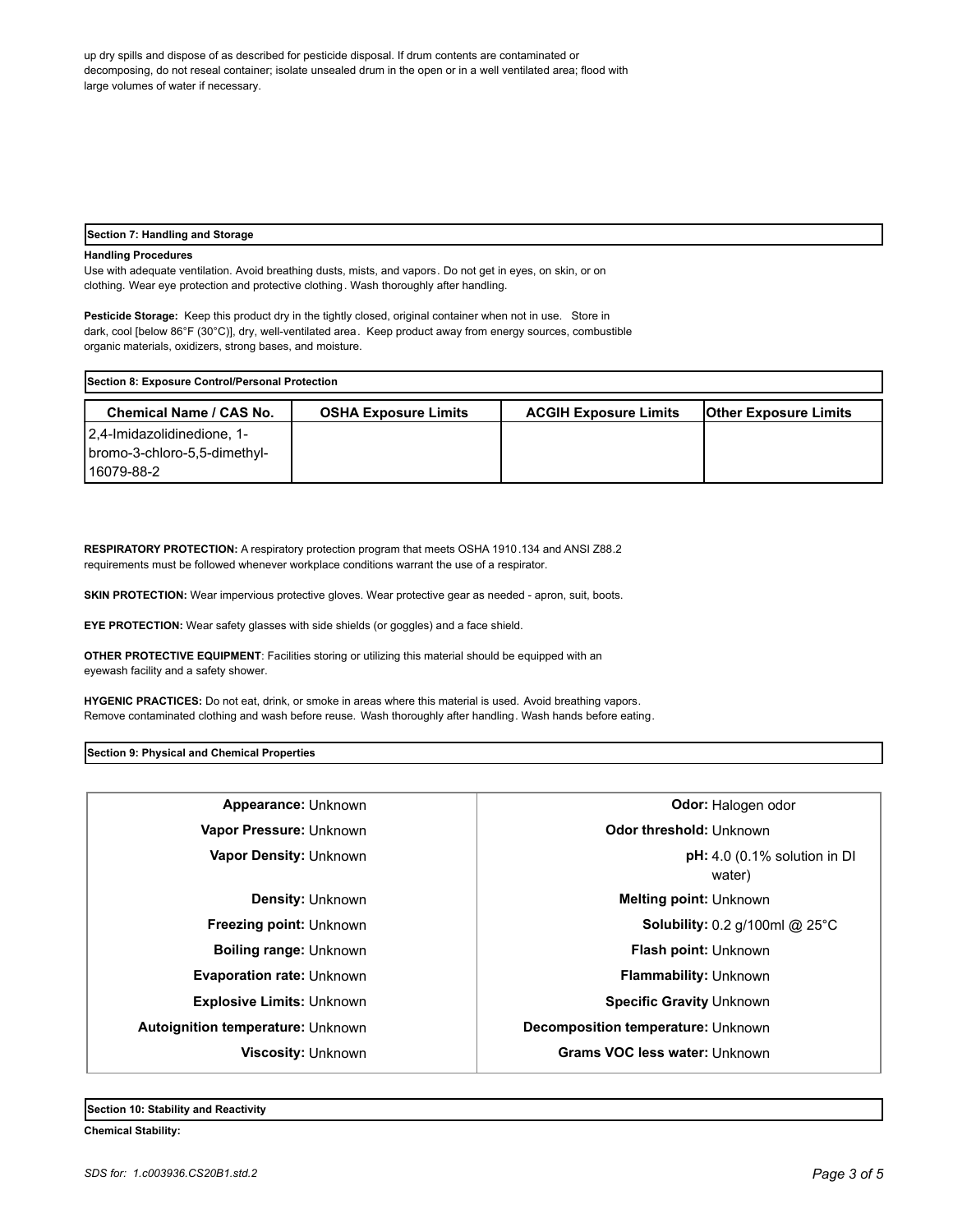## **STABLE**

**Incompatible Materials**  Paints, petroleums and organic chemicals, oxidizing agents, and bases. **Conditions to Avoid** Mixing with anything but water. Heating above 160°C. **Hazardous Decomposition Products** Bromine and chlorine containing gases, hydrogen bromide and hydrogen chloride.

#### **Hazardous Polymerization**

Hazardous polymerization will not occur.

**Section 11: Toxicology Information**

**Mixture Toxicity** Oral Toxicity LD50: 590mg/kg

**Routes of Entry:** Inhalation Ingestion Skin contact Eye contact

### **Effects of Overexposure**

#### **Emergency Overview**

Corrosive and Strong Oxidizer. Causes irreversible eye damage and skin burns. Eye contact may cause loss of vision. Irritating to nose and throat. May be fatal if inhaled. Harmful if absorbed through skin or swallowed.

#### **Acute Health Effects**

Eye contact may cause severe irritation. Corneal burns on prolonged contact with dust or concentrated suspension. Prolonged skin contact may cause reddening and superficial necrosis. Burns may be severe if skin is wet or damp. Inhalation irritates mucous membranes. Dust will burn respiratory tissues severely. Ingestion will burn digestive tract tissues severely.

| <b>CAS Number</b>                  | Description | % Weight | Carcinogen Rating |
|------------------------------------|-------------|----------|-------------------|
| Section 12: Ecological Information |             |          |                   |
|                                    |             |          |                   |

### **Component Ecotoxicity**

**Section 13: Disposal Considerations**

**Pesticide Disposal:** Pesticide wastes may be hazardous. Improper disposal of excess pesticide, spray mixture, or rinsate is a violation of Federal Law. If these wastes cannot be disposed of by use according to label instructions, contact your State Pesticide or Environmental Control Agency, or the Hazardous Waste Representative at the nearest EPA Regional Office for guidance.

**Container Disposal:** Nonrefillable container. Do not reuse or refill this container. Offer for recycling, if available. Triple rinse (or equivalent) promptly after emptying.

**Section 14: Transportation Information**

Water Treatment Compound Non-Regulated.

|  | Section 15: Regulatory Information |  |
|--|------------------------------------|--|
|--|------------------------------------|--|

EPA Reg. No. 57787-32